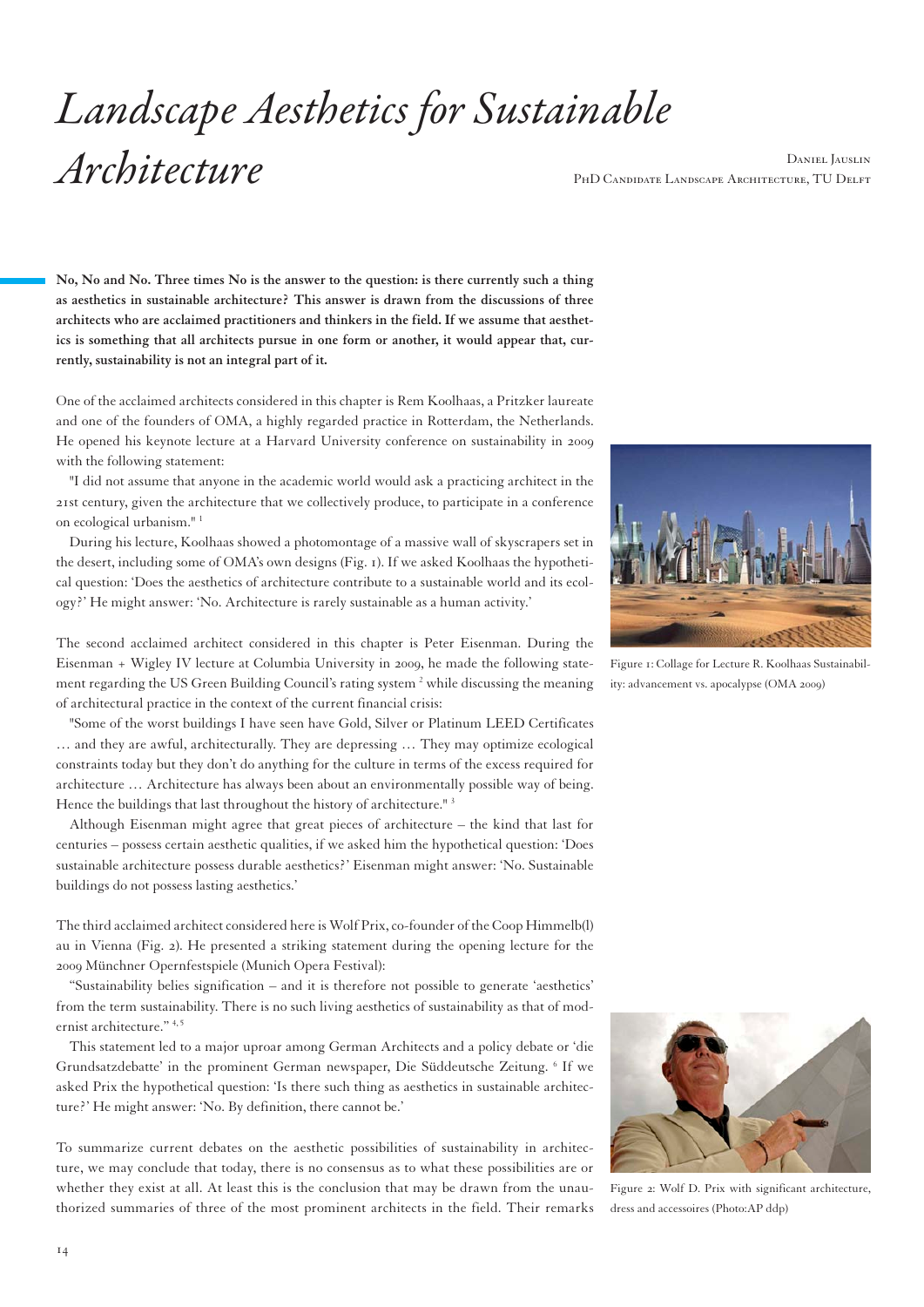

Figure 3: Mimimum Impact House Frankfurt (2004-2008) Photo: Drexler Guinand Jauslin Architects

are quite recent – made within the past few years – and quite behind schedule if we consider that sustainability has grown to become a firmly established and often compelling issue in the fields of science and politics over the past two decades.

On a wider scale, the United Nations committed itself to the goal of sustainable development and environmental protection on a global scale when it passed Resolution 38/161 in 1987. In the process, the UN established its own definition for sustainable development:

"Sustainable development is development that meets the needs of the present without compromising the ability of future generations to meet their own needs."7

One decade later, the Kyoto Protocols <sup>8</sup> established energy efficiency as an important policy agenda of many of the UN member states. While definitions of sustainable development and energy efficiency were established at the level of international policy making more than 20 years ago, it seems that on the whole, the profession of architecture still disregards the impact of sustainable development, while failing to connect the notion of sustainability to the notion of aesthetics.

As a practicing architect, it is clear that these problems may stem from the fact that environmental destruction does not appear to be a matter that can be ameliorated or resolved through architectural aesthetics. And in fact, that addressing environmental destruction would curtail aesthetic possibilities. For many architects, sustainable design has become an issue not because it is integral to their own desires for aesthetic experimentation or development, but because of the new legalities imposed by building regulations and the economic ramifications of the real estate market. As of 2011/2012, we could say that current architecture is not willing to meet the challenges of sustainable development, environmental protection and energy efficiency in a proactive manner, given the widespread assumption of the substantial aesthetic compromises that would be required to do so.

In order to advance the cause of environmental consciousness in architecture, what appears necessary is neither an exclusive commitment to sustainability nor a commitment to another avant-garde aesthetic. However, playing up the polemics of opposition between sustainability and the avant-garde will not lead to a resolution. Rather, a renewed environmental consciousness may be triggered with an aesthetic sensitivity toward the natural environment that provides the context for each piece of architecture, developed in tandem with a wider understanding of the human dimensions and aesthetic qualities implemented in the built environment.

A very different way of dealing with the polarity of nature and culture can be seen in the perspective of landscape. German art theorist and activist Bazon Brock defines landscape as the aesthetic human appropriation of nature.<sup>9</sup> The role of aesthetics in landscape is not to separate natural forms from the cultural realm, but to reconnect them. Drawing inspiration from the inherent terms of aesthetics in landscape, the architectural discipline could develop a real alternative to the invasive practice of architecture where the dichotomy of nature and culture is profound. With inspiration from the landscape perspective, it may be possible to shift the position and approach of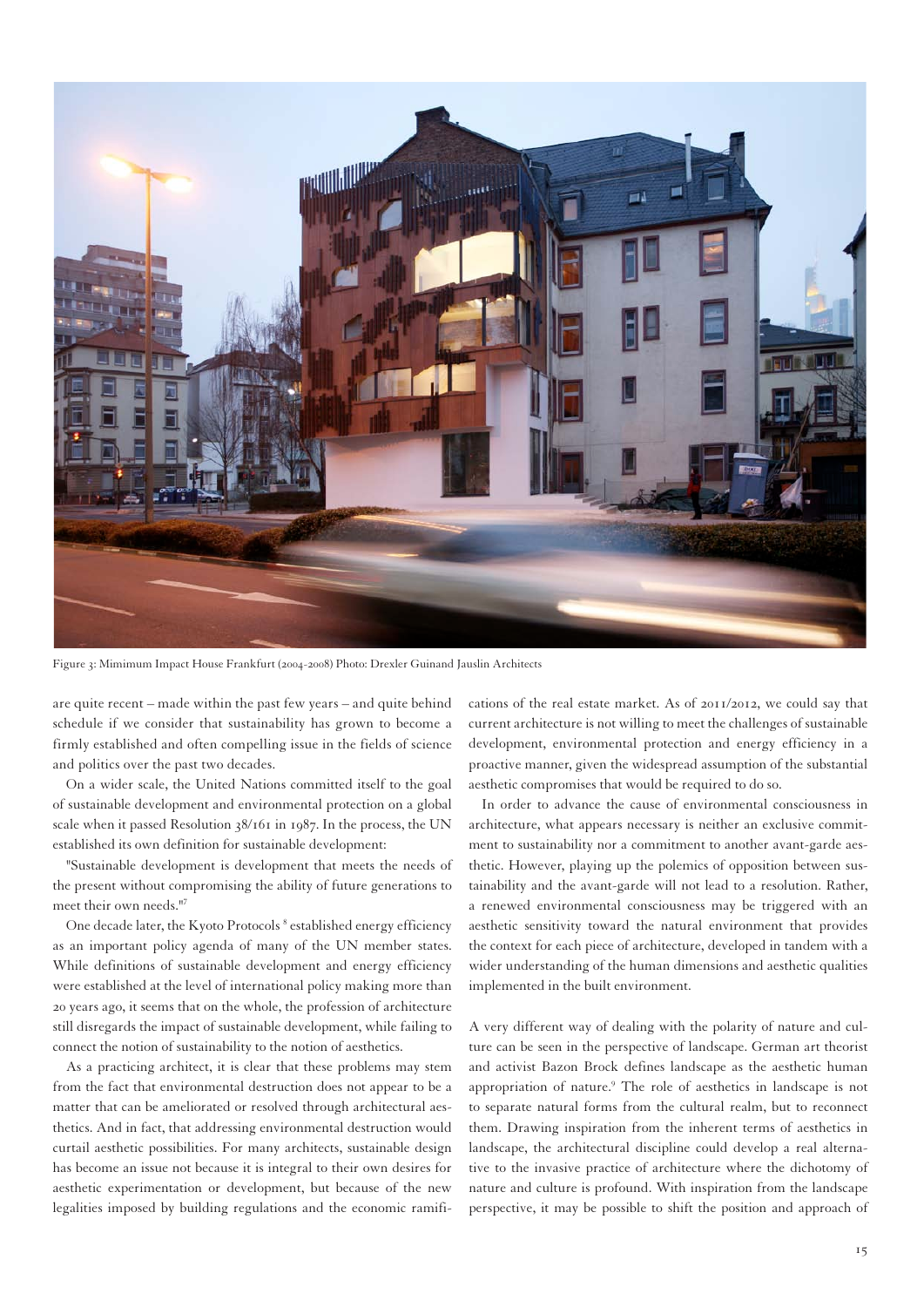

Figure 4: Grin Grin Park with Visitor's Centre by Toyo Ito in Fukuoka (2002-2005) Photo by author, 2010

architecture toward nature, moving from an approach of opposition to one of integration. Such a renewal is clearly outside the scope and potential of avant-garde aesthetics alone.

A common recognition of where our efforts should lead in terms of environmental consciousness seems to be absent from the education, socialization and profession of architecture. In fact, the question of how a building, city or landscape will be perceived by its users and inhabitants is the key question that underlies most of our design work. Designs that please human perception tend to trump the consideration of the natural environment. However, no matter which side of the discourse they fall on, most architects agree that architecture should contain certain aesthetics, and most decision makers agree that finding a sense of sustainability is a prerequisite of any planning or architectural activity. But the relation between these two priorities – aesthetics and sustainability – changes according to the theoretical and practical views of different actors in the process of building.

The landscape perspective may be able to unite the seeming dichotomies of nature versus culture and aesthetics versus sustainability, showing that these dichotomies do not have to reside at the core of the discipline. Already, some practitioners of contemporary architecture have been strongly influenced by the concept of landscape. In 1966, Vittorio Gregotti postulated that architects should focus on territories rather than architectural space.<sup>10</sup> And since the late 1980's, architects have developed a wide range of process-oriented approaches to architectural design that include cartographic methods such as mapping, and surface-oriented methods such as folding. These methods expanded beyond the academic circles and into professional practice during the 1990's. Although most of these methods took compositional and philosophical detours and do not implement a purely territorial approach, they are fundamental to a consciousness that is changing the discipline in significant ways: a consciousness that views the organization and composition of architectural space as landscape.

Concomitant with this rise in landscape-oriented consciousness is a research framework that can be characterized as the 'architecture of landscape methods,<sup>'11</sup> developed to investigate and understand architecture that has been designed as landscape. Within this research framework, the interior volume of a building and the exterior landscape surface surrounding a building do not merely interact.

Instead, the building is designed as an artificial landscape, as a continuation and augmentation of the natural one. This idea of landscape defines the exterior surfaces as well as the interior surfaces, and through these methods, the relation of landscape to architecture is in fact turned inside out.

A specific focus of landscape architecture is placed on understanding the formative elements and qualities implicit in the landscape, and on developing architectural design methods and strategies in consideration of them. With the implementation of this approach, landscape architecture consists of a range of natural, cultural, urban and architectonic constituents.12 There is an obvious correlation between content and form: the location where the content resides is what connects the landscape to the architectonic in terms of material, topographic, technical, cultural and economic substance. Form involves the way in which the elements are assembled into a composition, based on the development of a variable but intimate relationship between object and context.<sup>13, 14</sup>

In this way, the modalities of landscape architecture are employed in the design of architectonic constructs, in order to formulate a set of design tools that are appropriate to the challenges of designing the built environment in relation to the natural one. The idea of landscape in fact defines an aesthetic mediation between the natural and artificial worlds.

The design methods of landscape architecture are particularly useful; they can be contrasted to architecture in terms of how they strategically approach spatial design. While most pieces of architecture carry a distinct building program forward from the outset of the design work, landscape approaches start from the topography of the site.

Developing the aesthetics of sustainable architecture is necessary. It is probably the only path left in the future of architecture – aside from the complete absence thereof – that can begin to address the impacts of providing architecture and infrastructure to the world's population of 7 billion. Designing for sustainability is a unique opportunity. It does not indicate the end of architecture as an aesthetic system, nor does it indicate an